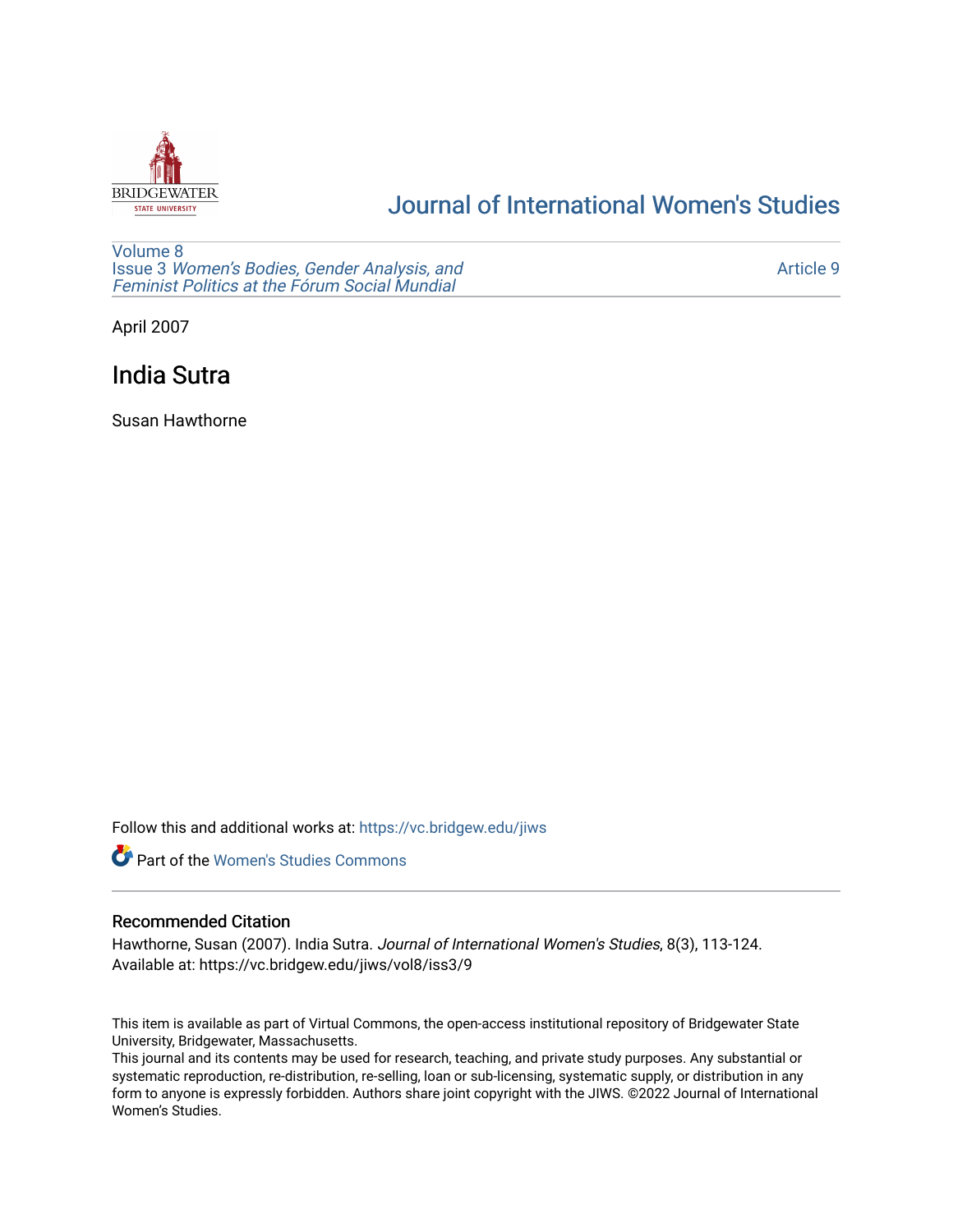This journal and its contents may be used for research, teaching and private study purposes. Any substantial or This journal and its contents may be used for research, reading and private study parposes. Any substantial or<br>systematic reproduction, re-distribution, re-selling, IDAI 0F sub-licensing, systematic supply or distribution to anyone is expressly forbidden. ©2007 Journal of International Women's Studies.

## **India Sutra**<sup>1</sup>

### By Susan Hawthorne

*For Hugh David Hawthorne 31 Jan 1913 to 28 Jan 2004 and for travelling companions, Lariane and Renate*

*Prologue*  They say that in ancient times women didn't travel,

but I, Avis, say they did. Women travelled in pairs

across the Australian desert, Isis sailed the Nile,

the seven girls became birds, took flight heading skywards, Amazons

rode horses, protecting their lands, Medea, Helen, Sita and others

not yet known to us travelled for love. So why not ancient lesbians?

In this time lesbians travel for love. Our relationships

span continents, cross oceans and gather frequent flyer points,

modern day swan-maidens. Here are three voices:

Sakhi from India, displaced at fourteen to a land where

the secular rites of cricket and football take the place

of gods, mandalas

 $\overline{a}$ 

<sup>&</sup>lt;sup>1</sup> Sutra. Literally, a string or thread. Also a literary form. What appears here is an extract from a longer poem of the same name. The complete "India Sutra" appears in *The Butterfly Effect* by Susan Hawthorne (Spinifex Press, 2005).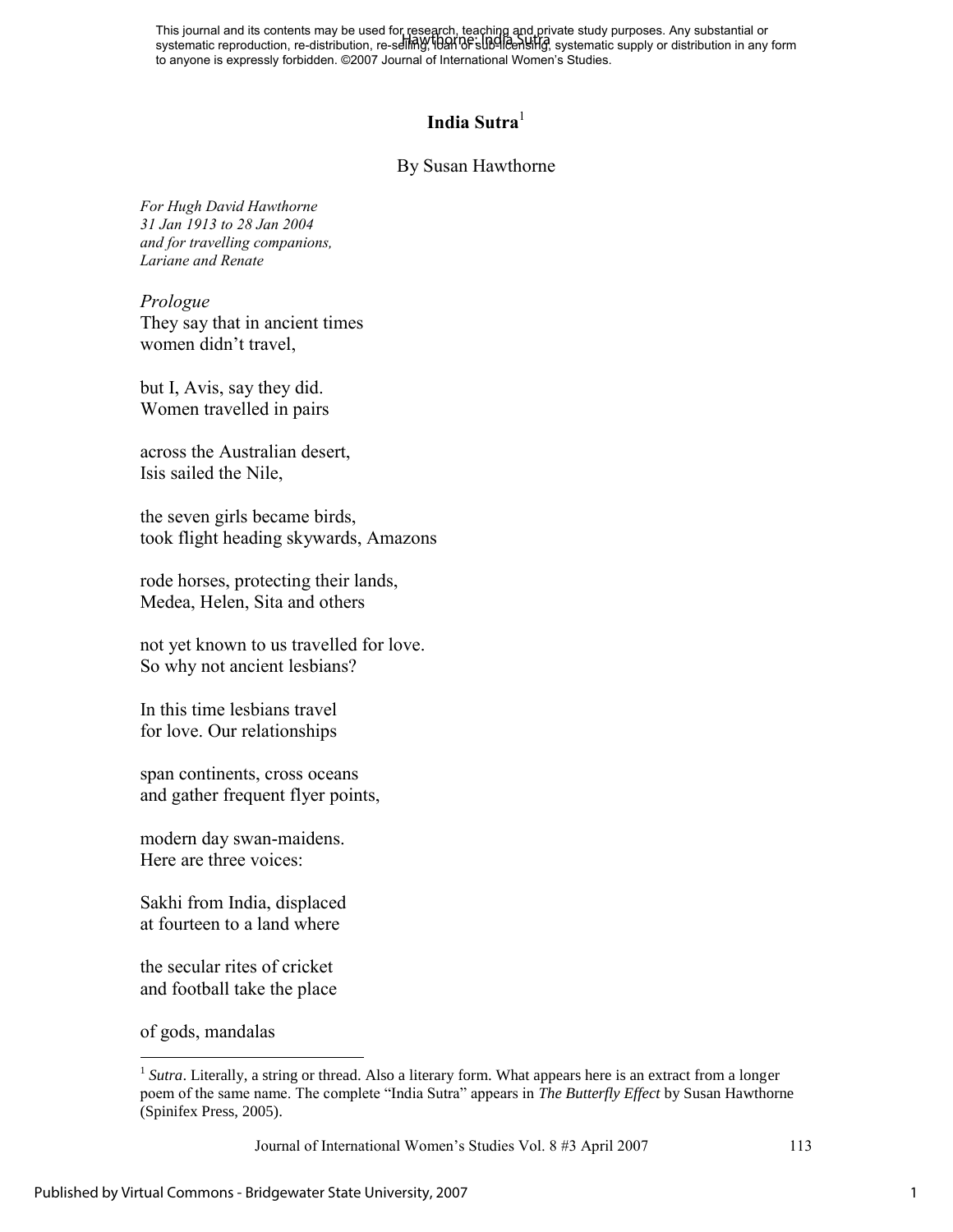and yonis carved in stone.

Sakhi is on a quest for an identity both elusive

and forbidden. She is searching for a lost recipe and hoping

to catch it in a photograph. Leda is of European descent.

One day I called her Scintl and it stuck. She says,

*I am no Leda, I refuse to represent dead Europa*. She longs for India

as for something lost, some quality of life, some release.

Will this trip ring out the end? Will her knees hold up?

Her wings rustle with uncertainty, but Scintl's humour keeps her walking.

Then there is Avis who longs only to fly, who in attending

one meeting in India, is missing another in Melbourne where

she is the black sheep, the crow who cannot cease speaking

the awful truth. Avis is a poet born in the town named for its crows.

For each, a longing, for each, a release.

The plans are made, the tickets booked. Three women

caught in a mix of cultures rehearsing imagined futures.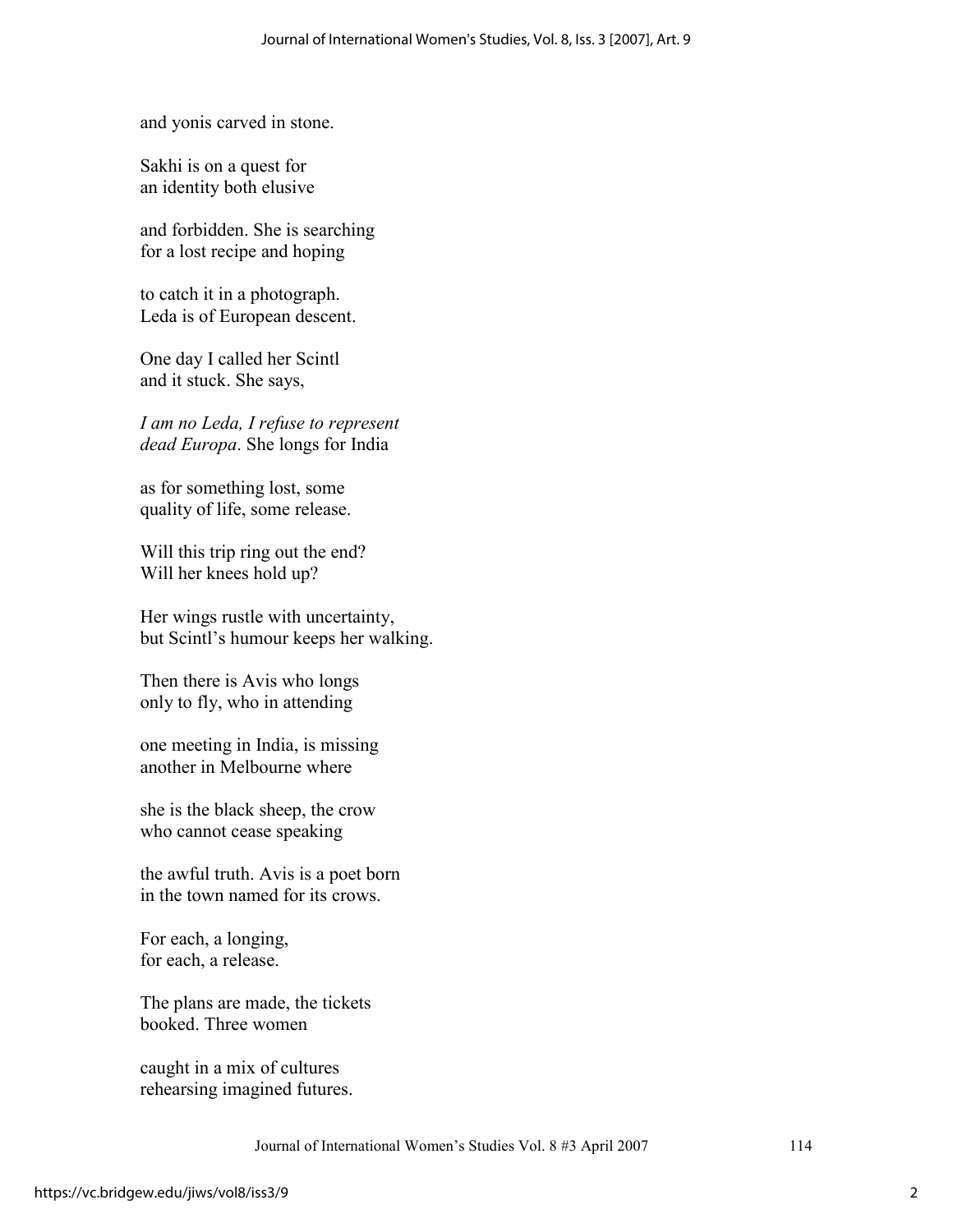*28 Dec 2003, Bingil Bay*  Avis: *I dream of mortality. My father not yet dead,* 

*the coffin missing but still they try to bury him.* 

*Seven ages of men buried beneath the flag, he's not ready yet,*

*not dead yet, and the coffin is not built.*

*Bingil Bay*  Scintl: *A troubling dream, an operating theatre filled* 

*with masked women and men. They open my knee* 

*only to find the plastic and steel has dissolved.* 

*I wake to a ragdoll knee unable to walk.* 

### *Geelong*

Sakhi: *I dream of Chowpatty Beach, the recipe for bhel puri has been stolen.* 

*I go in search of it all over India. I interview thousands and no one* 

*can remember it. In the end they tell me it has never existed.* 

### **First Sutra**

*16 Jan 2004, Mumbai*  India raises its nuclear hand and so does Pakistan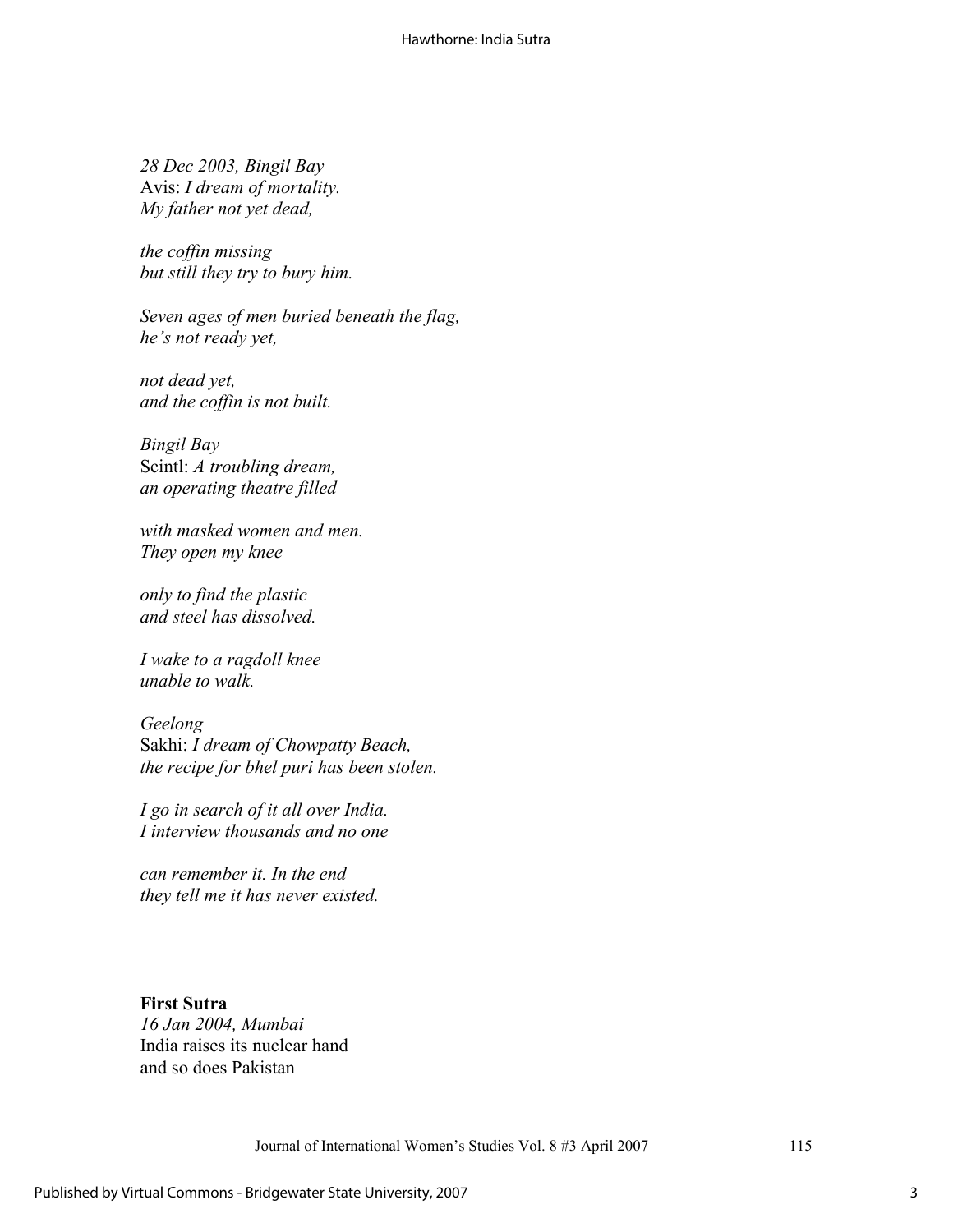but on this stage in Mumbai a single stage

the band Jinoon blasts out peace Pakistani rock rocks Mumbai.

\*

From the parade ground a lakh of souls watch and listen

*Debating imperialism is like debating the pros and cons of rape,* says Arundhati

Roy. Her absolution, she says, is to be allowed into Frying Pan Park<sup>2</sup>

unlike the others, she talks turkey with the condemned turkeys.

\*

Manjula, thirteen years old, and Vice-President of Bhima Sangha,

laughs with her eight- and ten-year-old friends, ragpickers all of them,

she smiles into the camera. Small fry, condemned to be

a turkey, forever scratching through the rags of others.

*17 Jan*  We – Sakhi, Scintl and I, (Avis of the crows)

begin the day with masala

 $\frac{1}{2}$  In her opening speech at the World Social Forum, Mumbai on 16 January 2004 Arundhati Roy spoke of the annual Thanksgiving Day pardon of a single turkey by the US President. One turkey is pardoned but fifty million turkeys are slaughtered. "That's how New Racism in the corporate era works. A few carefully bred turkeys – the local elites of various countries, a community of wealthy immigrants, investments bankers, the occasional Colin Powell, or Condoleeza Rice, some singers, some writers (like myself) – are given absolution, and a pass to Frying Pan Park."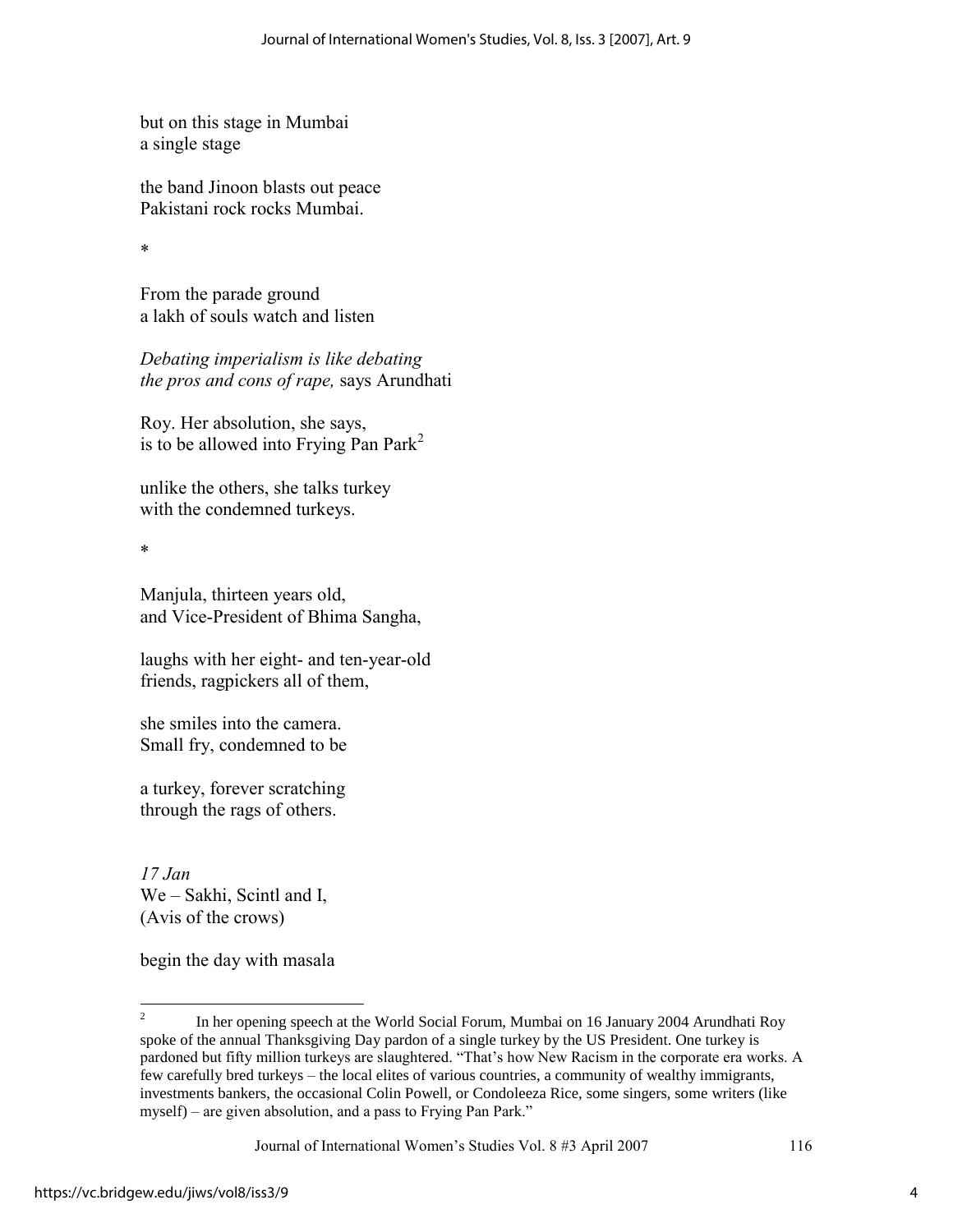dosa, crunching it into being.

\*

We're at the gates of another world, Cerberus is here, so too

the old guard and the avant garde The grounds are abuzz with banners, leaflets,

drummers beat out a rhythm for the protestors, some sing, some dance

GLOBALISE HUMAN RIGHTS. MUSLIM WOMEN & SEXUALITY

ORISSA ADIVASI ADHIKA NO COMPANIES, NO CORPORATES

ONLY COMMUNITIES CONTROL OVER LAND FORESTS AND OCEANS.

GLOBALISATION IS A QUESTION, DALITS ARE THE QUESTION MARK.

WOMEN IN BLACK AGAINST WAR. NATIONAL DISABILITY NETWORK.

IF ANOTHER WORLD IS POSSIBLE MAKE TIBET A ZONE OF PEACE.

WHO WOULDN'T DIE TO WEAR A SHAHTOOSH SAY NO TO SHAHTOOSH.

Each brings to the event her own hopes, her stories of hardship and action.

For me, it's a dream turned reality. My theories tested in the dry dust

of Mumbai. Here, if anywhere, perhaps another world is possible.

\*

A buzz of black and yellow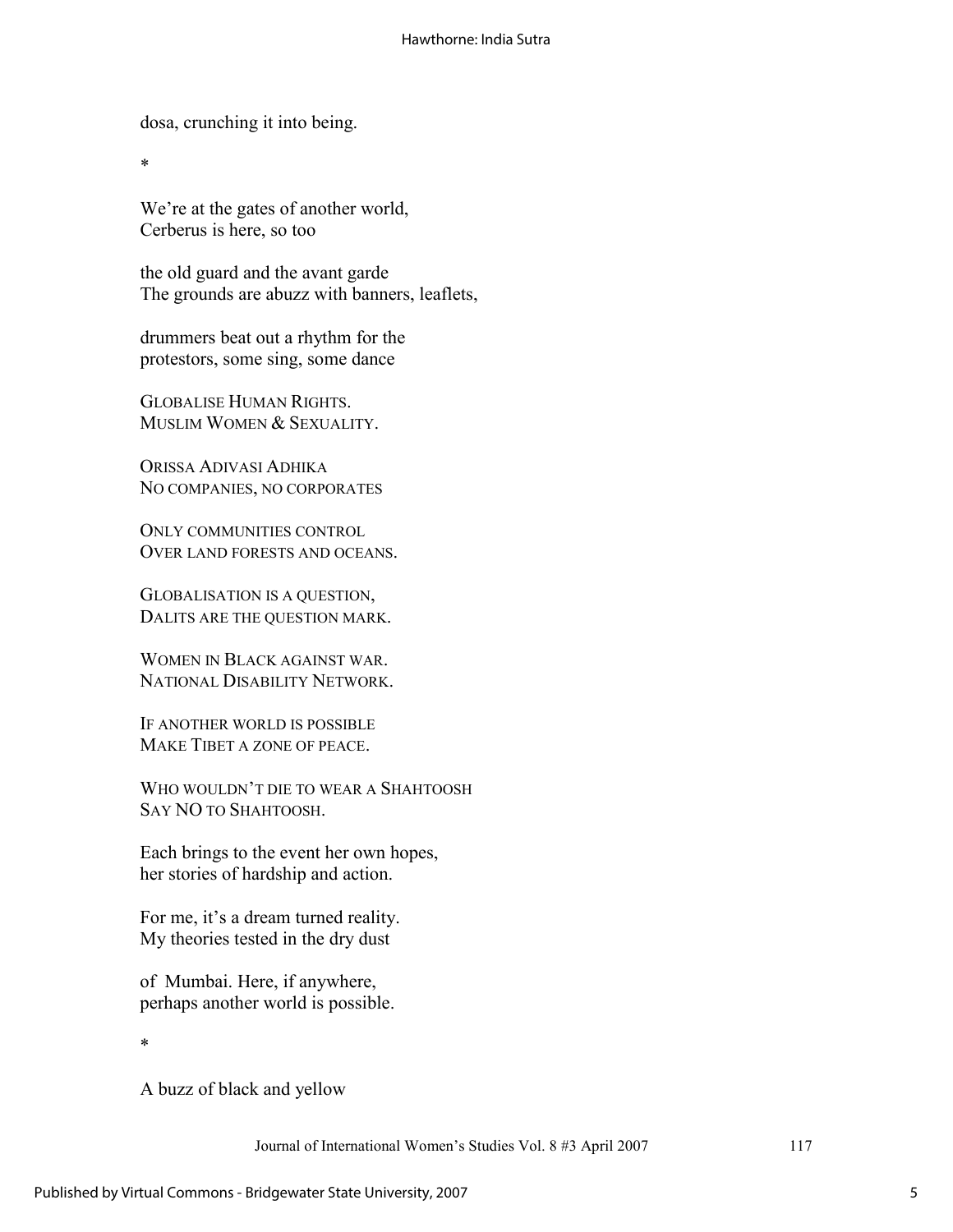padmini cabs swarm toward me

in the late afternoon sun dancing into the lucrative hive

so many customers from so many places

the negotiations spiral toward the vein of honey.

*A thousand rupees … Four hundred rupees …*

*Eight hundred … Four hundred and fifty …*

*Six hundred rupees … Five hundred.*

And the queen makes the deal.

\*

The flute-seller carries his wooden pipes

an echidna's spines humped on his back

his tune calling each passer-by

each child dancing behind the pied piper.

My lens is fractured, what I see, like the colonisers before me,

comes through the eyes of a different geography a world of other fauna.

But India and Australia share a substratum, Gondwanaland.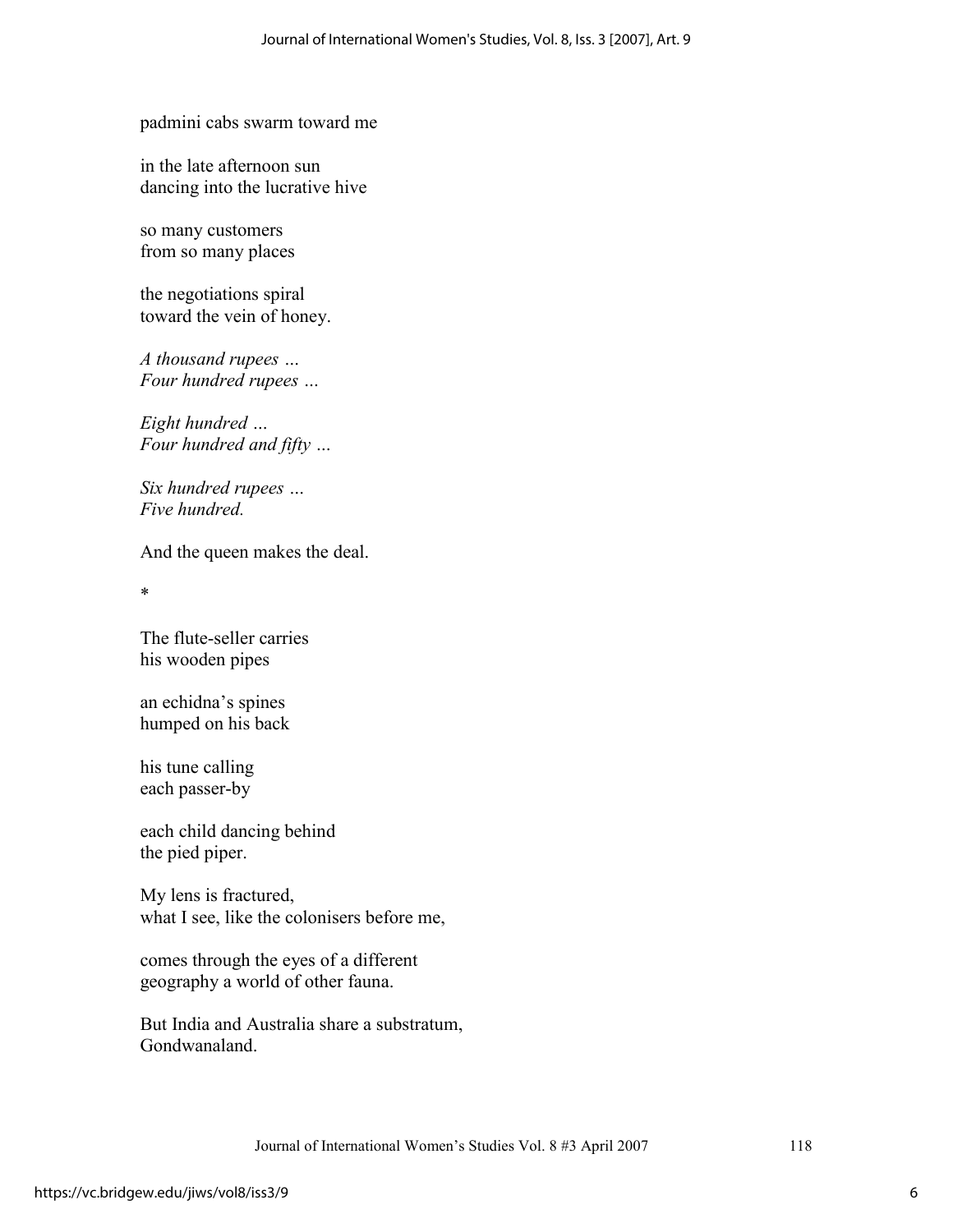*18 Jan*  We ride in the ladies-only carriage to Goregaon. Crushed body to body.

Above the fans whirr hot air, below our feet the rails zing with electricity.

Women board selling from trays earings, hair clasps, ribbons.

Disgorged at the other end, Scintl, friend of Cerberus,

stops to photograph dogs lazing on railway roofs.

*Mementos for Sindhu*, she says, *since she can't be with us.*

*We need a world that's friendly for dogs too*.

\*

A sarong covers my head I throw up behind its wrap.

A group of men in white jalabas look at me,

I care nothing for their stares. My head pounds, like the pounding

of old Sisyphus tumbling headlong down the rocky slope.

My body removes itself from the pain, taking flight,

I stand, wobble into the crowd of Dalits proclaiming on the backs

of their jackets that it is they, Dalits, who will make another world possible.

Right now, all I want is a world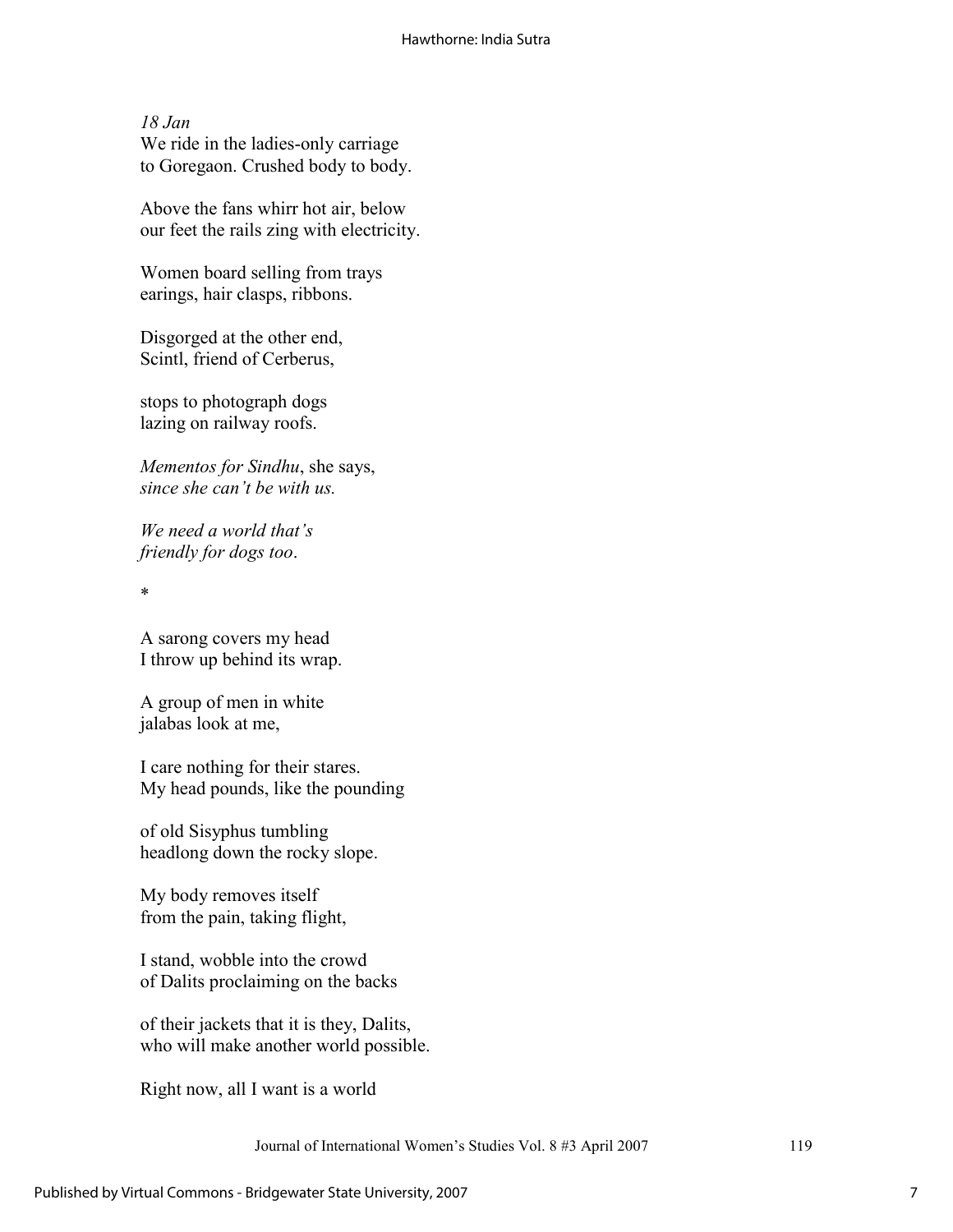in which migraines are impossible.

*19 Jan*  I walk to the workshop B42, says the program.

It's at the edge of the grounds a marginal place to talk about

a marginal group, lesbians beaten, killed, jailed, ostracised

tortured because of love I find B45, B44, B43 … B41?

Where is B42? Is this a metaphor for our invisibility?

\*

We begin to talk. The students of psychology speak about delinquent girls

whom they hope to rehabilitate so they might marry, be normal girls.

When I speak, what do they hear? Am I the Dalit? Am I untouchable

in another way? I say, *What of the trauma?*

*What of the suicides? The silences?*  They hear my words

but not the silence between us. In spite of this, we build small trust

through conversation. We speak of the insults and assaults

encountered in the countries represented by these twenty women.

*It's a women-only session*, I say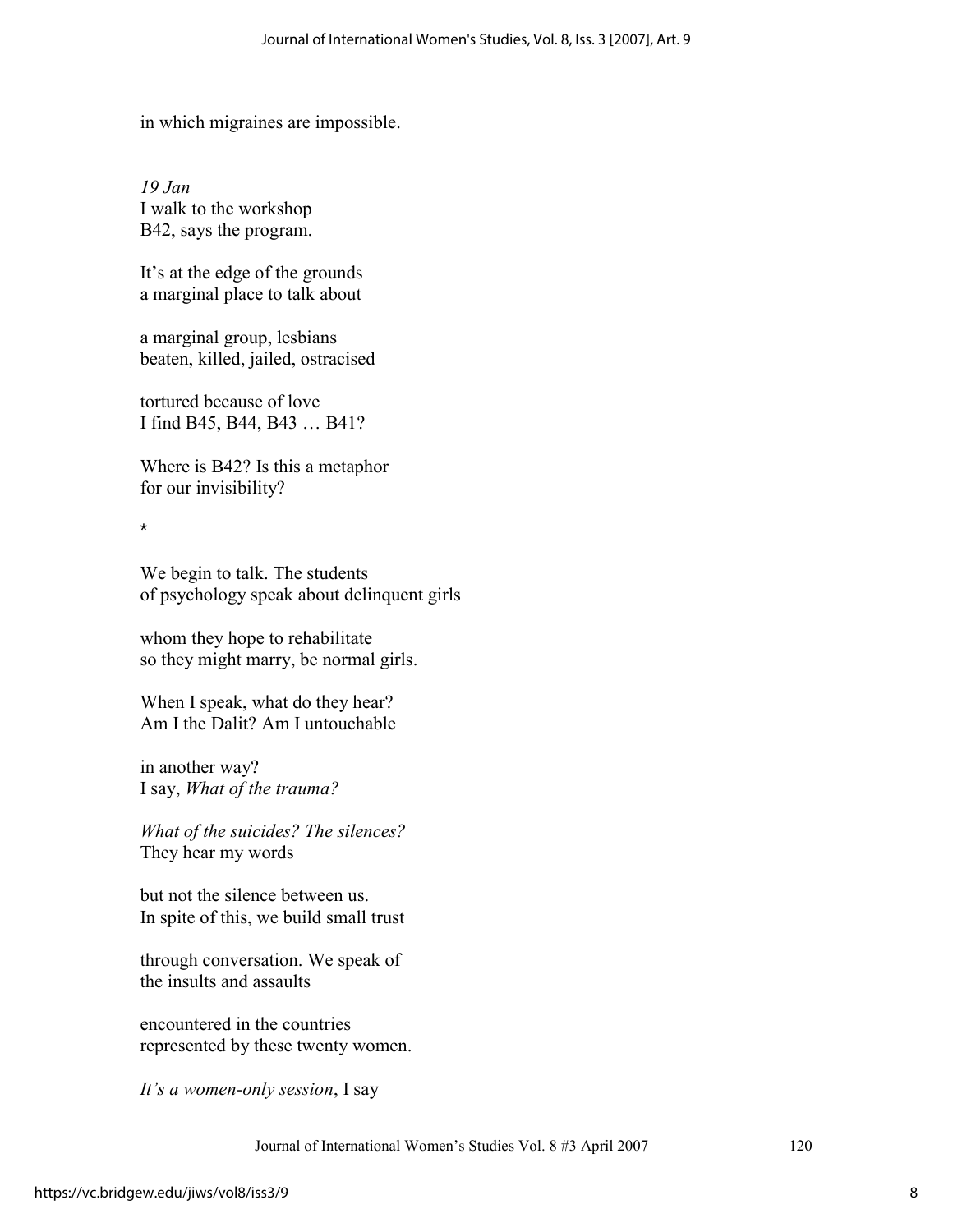to the man at the door.

It's Ganesh in drag, neither here nor there.

I repeat my sentence, and as I do some women inside the door

rise to leave. Small trust is shattered, openness ruptured into fragility.

We begin again, shuffling into speech.

*They burned the house of a couple in Kerala*, says one.

*They flog the women in my country*, says another from Iran.

*In Cuba, I cannot speak, there I cannot exist*, says the Canadian activist.

Each knows the precarious existence of the world

she inhabits, of the world which claims another world is possible.

But even in this tent at the margins of possibility, that possible world remains elusive.

\*

A rainbow of protestors gather each pinned with a multicoloured badge.

HIJRAS<sup>3</sup> ARE WOMEN, says the banner. But, I ask, *Are lesbians people?*

No hijras attend the session on Muslim Women & Sexuality.

Is that because

<sup>&</sup>lt;sup>3</sup> Hijras have played a social role in Indian society for many years. Traditionally hijras are eunuch men. These days the definition of hijra is broader and includes men who are gay, transsexual or cross-dressers.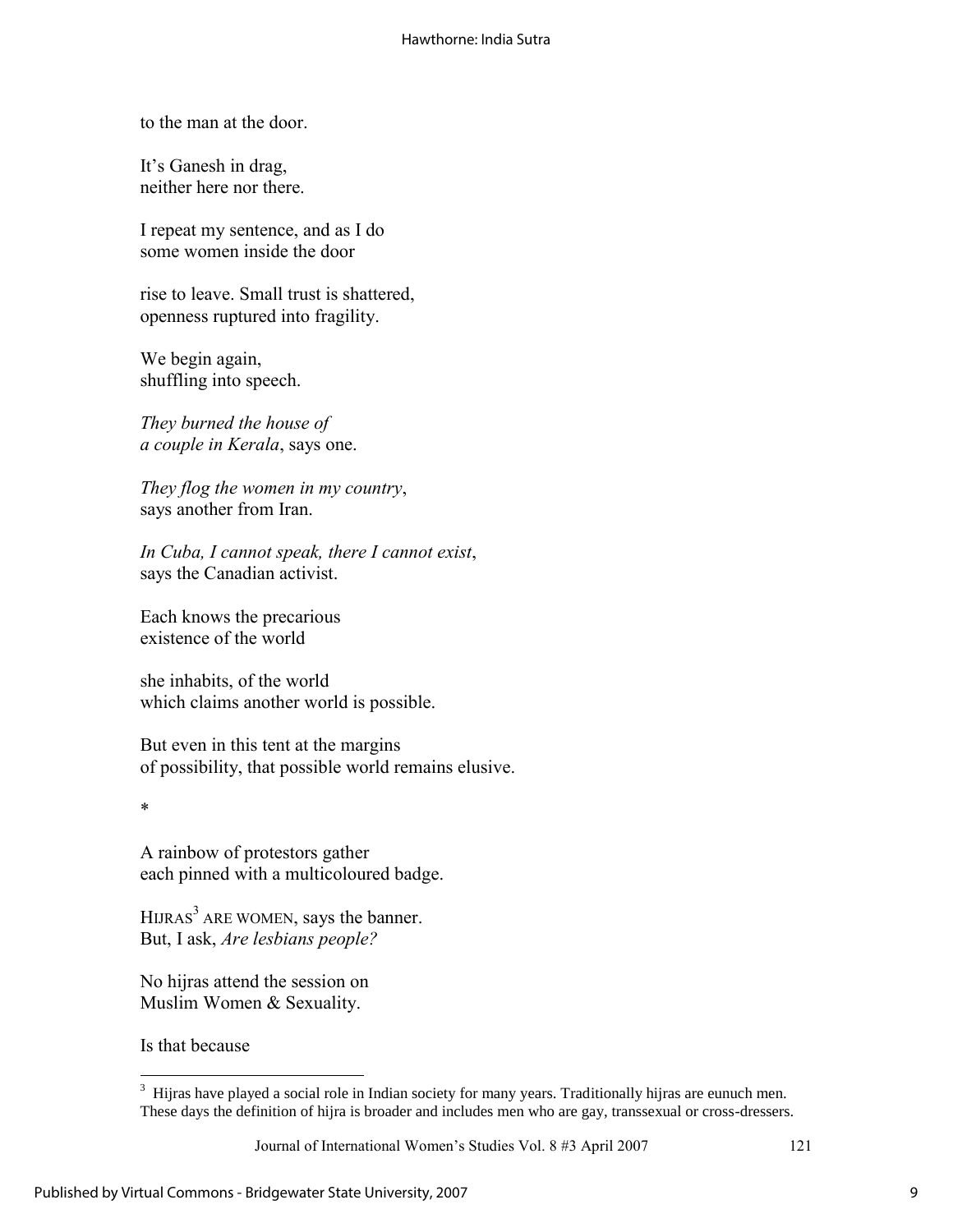hijras are also men?

The tongue is silent, still we cannot speak, cannot name ourselves.

Is this what freedom amounts to?

\*

\*

Later, at the hotel, I mull over my invisibility,

my untouchability. The migraine recedes,

into its shadowlife. Temporary relief.

I am back in my body again. What a surprising experience!

*20 Jan*  Who is at the door? Is it Ganesh, doorkeeper

to the women's quarters, the world of women

who from their own fluids give birth to the elephant-headed one

neither male nor female. Perhaps it was Ganesh who wrote the

T-shirt slogan, *Heterosexuality isn't normal – just common*.

\*

Scintl is in the midst of debates on IVF, infanticide of girls, stem-cell selection

and cloning, I can almost hear her feathers ruffling the canvas-walled room.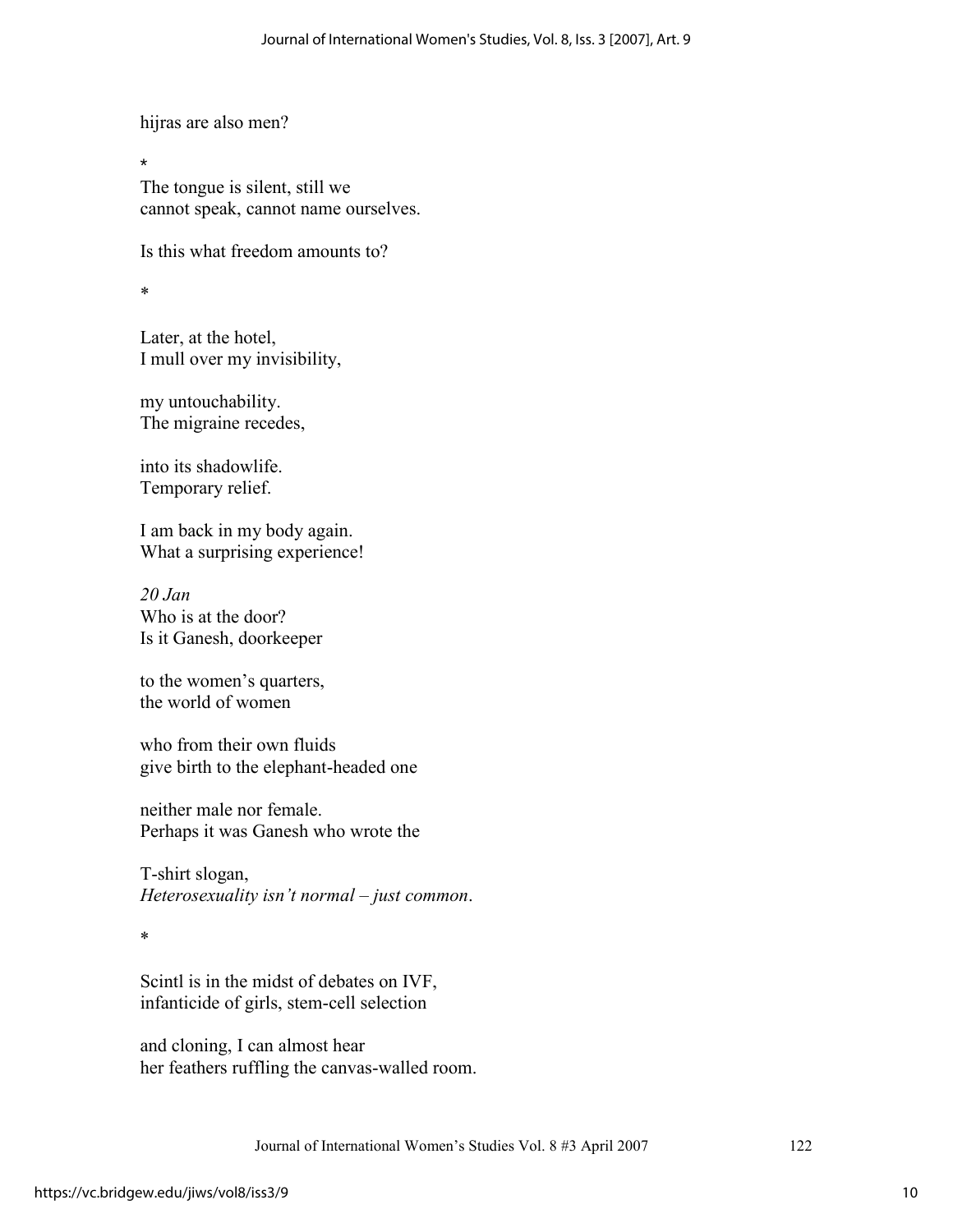Between words she passes the old fruit bar from the airline,

suddenly hunger takes me. I chew through the remainder

until with a nudge of wings she insists I share.

\*

The women's toilet has a queue outside the door, where a sign reads,

*Hurry up!*  2.4 million people want to use the toilet.

\*

Here we sit, activists from four continents, five corners

one chair empty, a reminder of our visa-less friend. *Allowed out*,

they say, *but not back*. The risk is that she'll speak out of line

in this global line dance. I talk through the jarring

jackhammer; through the migraine still hammering my skull.

*21 Jan*  Chowpatty Beach is home to Sakhi's childhood memories

We've been filling up on bhel puri daily, tasting the past on your tongue.

In the night's warm air we watch as chefs in high hats and red gingham aprons

cook up scents of coriander,